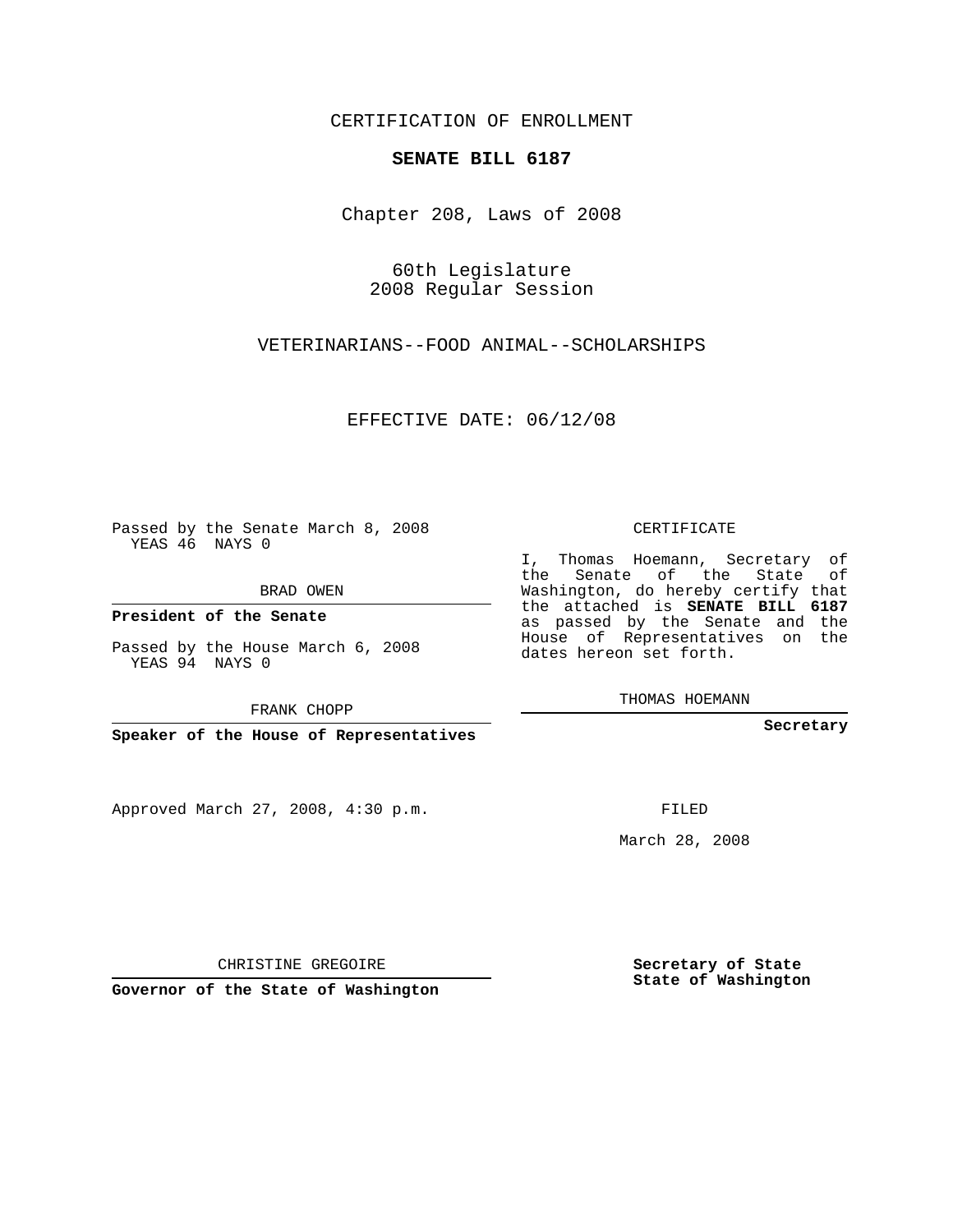## **SENATE BILL 6187** \_\_\_\_\_\_\_\_\_\_\_\_\_\_\_\_\_\_\_\_\_\_\_\_\_\_\_\_\_\_\_\_\_\_\_\_\_\_\_\_\_\_\_\_\_

\_\_\_\_\_\_\_\_\_\_\_\_\_\_\_\_\_\_\_\_\_\_\_\_\_\_\_\_\_\_\_\_\_\_\_\_\_\_\_\_\_\_\_\_\_

## AS AMENDED BY THE HOUSE

Passed Legislature - 2008 Regular Session

**State of Washington 60th Legislature 2008 Regular Session By** Senators Shin, Rasmussen, Schoesler, Morton, Murray, and Kohl-Welles

Read first time 01/14/08. Referred to Committee on Higher Education.

 AN ACT Relating to conditional scholarships for food animal veterinarians; reenacting and amending RCW 43.79A.040; adding a new chapter to Title 28B RCW; and creating a new section.

BE IT ENACTED BY THE LEGISLATURE OF THE STATE OF WASHINGTON:

 NEW SECTION. **Sec. 1.** The legislature finds that there is a critical shortage of food animal veterinarians particularly in rural areas of the state. The legislature finds that among the factors contributing to this shortage is the need to repay student loans that are taken out to pay for an extensive and high-cost education. To pay these student loans, licensed graduates currently find it necessary to take higher paying positions that provide service to companion and small animals.

 The legislature finds that the livestock industry provides a critical component of the food supply. Providing adequate animal health and disease diagnostic services is of high importance not only to protect animal health, but also for the protection of our food supply, the protection of public health from potential effects of contagious diseases, and to provide an essential disease detection and response capability.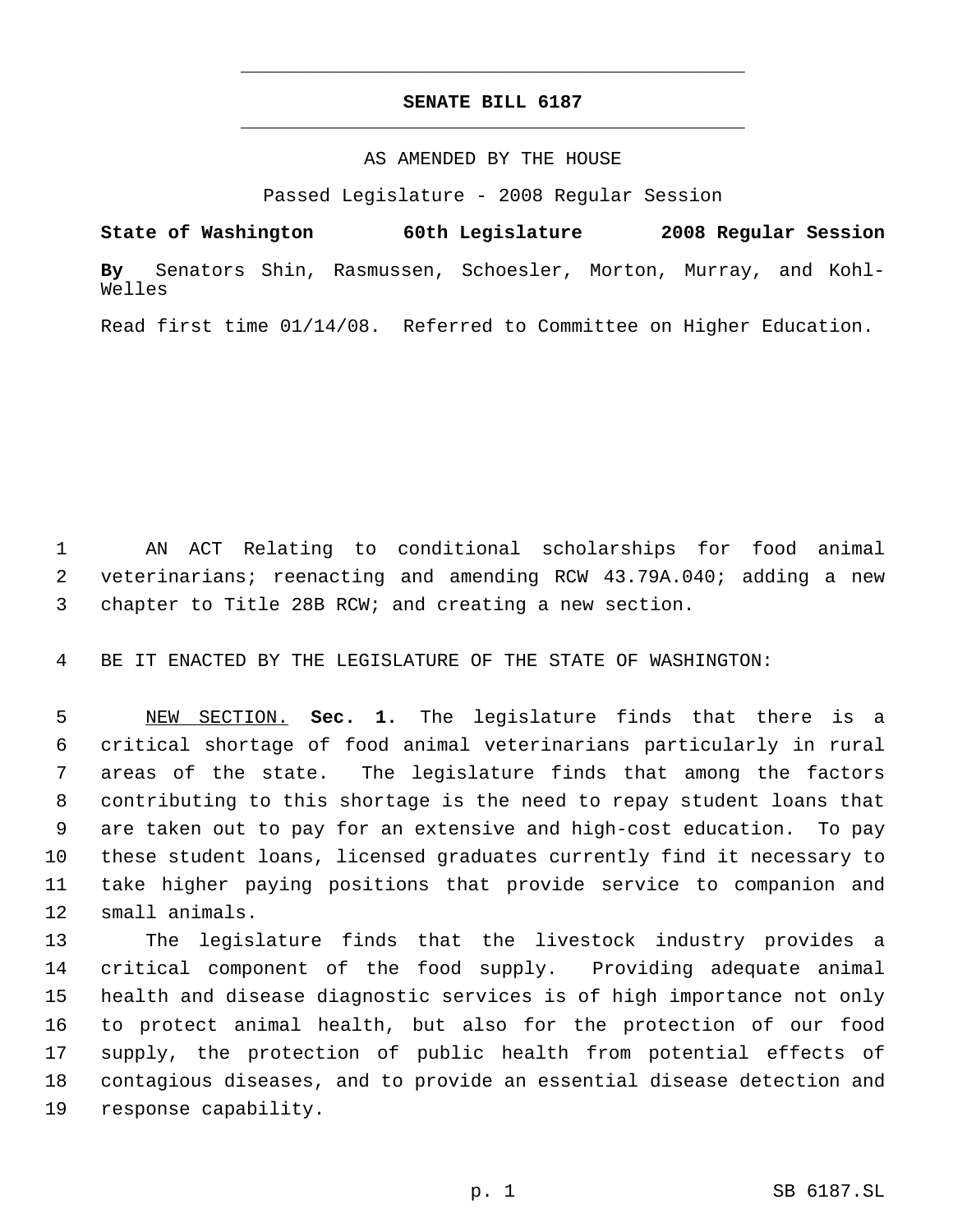The legislature intends to increase the supply of food animal veterinarians by providing incentives to graduates of Washington State University college of veterinary medicine to focus on food animal health services to address this critical shortage.

 NEW SECTION. **Sec. 2.** The definitions in this section apply throughout this chapter unless the context clearly requires otherwise.

 (1) "College" means the Washington State University college of veterinary medicine.

 (2) "Conditional scholarship" means a loan that is forgiven in whole or in part if the recipient renders service as a food animal veterinarian in this state.

 (3) "Eligible student" means a student who is registered for at least six credit hours or the equivalent, is making satisfactory academic progress as defined by the college, has declared veterinary medicine for his or her major, and has a declared intention to practice veterinary medicine with an emphasis in food animal medicine in the state of Washington.

 (4) "Food animal" means any species commonly recognized as livestock including, but not limited to, poultry, cattle, swine, and sheep.

 (5) "Food animal veterinarian" means a veterinarian licensed and registered under chapter 18.92 RCW and engaged in general and food animal practice as a primary specialty, who has at least fifty percent of his or her practice time devoted to large production animal veterinary practice.

 (6) "Forgiven" or "to forgive" or "forgiveness" means to practice veterinary medicine with an emphasis in food animal medicine in the state of Washington in lieu of monetary repayment.

 (7) "Participant" means an eligible student who has received a conditional scholarship under this chapter.

(8) "Satisfied" means paid-in-full.

(9) "University" means Washington State University.

 NEW SECTION. **Sec. 3.** The food animal veterinarian conditional scholarship program is established. The program shall be administered by the university. In administering the program, the university has the following powers and duties: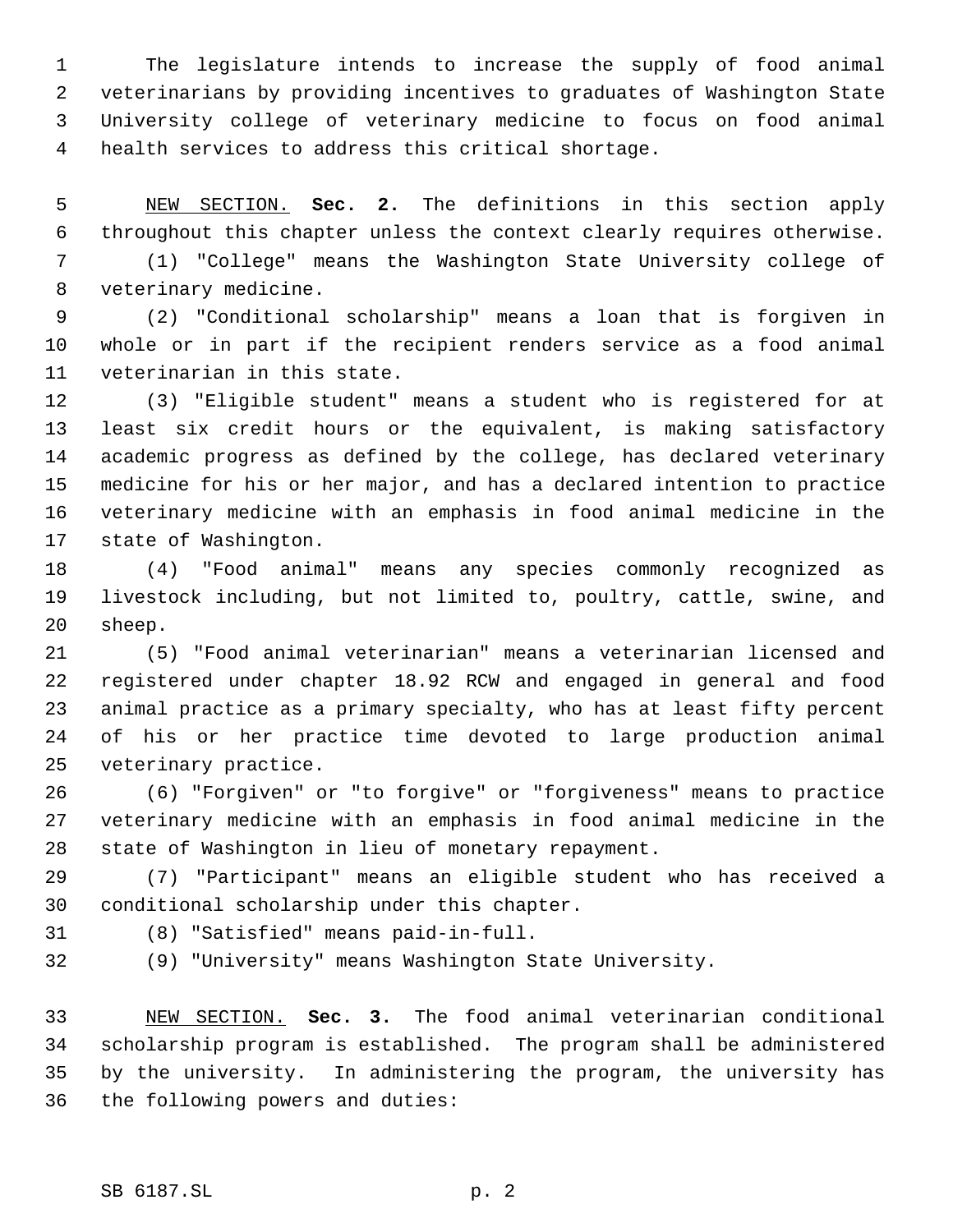(1) To select, in consultation with the college, up to two students each year to receive conditional scholarships;

(2) To adopt necessary rules and guidelines;

(3) To publicize the program;

 (4) To collect and manage repayments from students who do not meet their obligations under this chapter; and

 (5) To solicit and accept grants and donations from public and private sources for the program.

 NEW SECTION. **Sec. 4.** (1) The university shall select participants based on an application process conducted by the university.

 (2) The university shall establish a selection committee for screening and selecting recipients of the conditional scholarships. The selection committee shall include at least two representatives from the college, at least one of whom is a faculty member teaching in food animal veterinary medicine, and at least one representative from the beef, dairy, or sheep industry.

 (3) The selection criteria shall emphasize factors demonstrating a sustained interest in food animals and serving the needs of Washington's agricultural communities. The criteria shall also take into account the need for food animal veterinarians in diverse areas of the state and allocate funds in a manner designed to represent a cross-section of geographic locations.

 NEW SECTION. **Sec. 5.** To remain an eligible student and receive continuing disbursements under the program, a participant must be considered by the college to be making satisfactory academic progress.

 NEW SECTION. **Sec. 6.** The university may award conditional scholarships to eligible students from the funds appropriated to the university for this purpose, or from any private donations, or any other funds given to the university for this program. The amount of the conditional scholarship awarded an individual may not exceed the amount of resident tuition and fees at the college, as well as the cost of room, board, laboratory fees and supplies, and books, incurred by an eligible student and approved by a financial aid administrator at the university. Participants are eligible to receive conditional scholarships for a maximum of five years.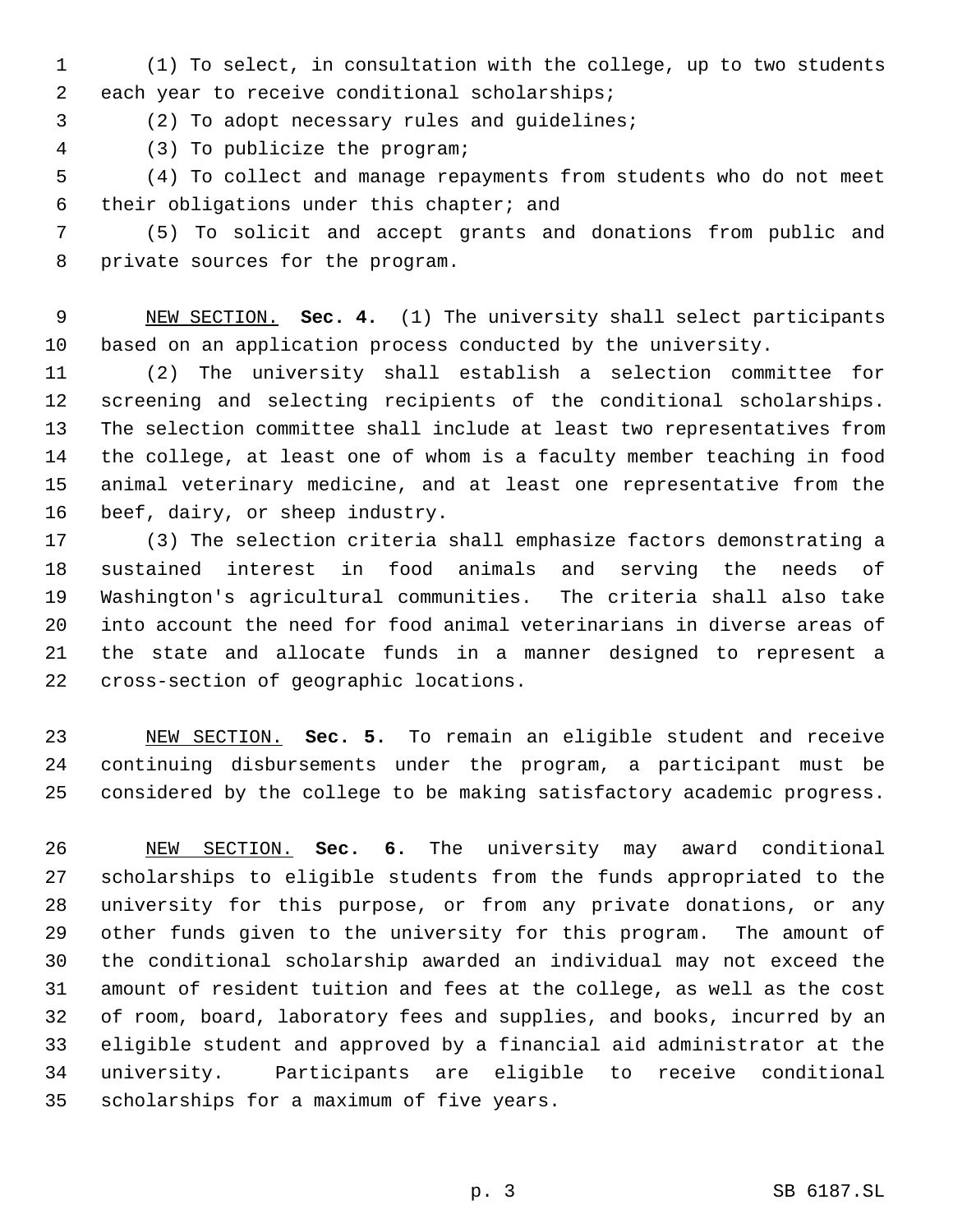NEW SECTION. **Sec. 7.** (1) A participant in the conditional scholarship program incurs an obligation to repay the conditional scholarship, with interest, unless he or she is employed as a food animal veterinarian in Washington state for each year of scholarship received, under rules adopted by the university.

 (2) The interest rate shall be determined annually by the university.

 (3) The minimum payment shall be set by the university. The maximum period for repayment is ten years, with payments of principal and interest accruing quarterly commencing six months from the date the participant completes or discontinues the course of study, including any internship or residency in food animal medicine and surgery. Provisions for deferral of payment shall be determined by the university.

 (4) The entire principal and interest of each payment shall be forgiven for each payment period in which the participant is employed as a food animal veterinarian in this state until the entire repayment obligation is satisfied. Should the participant cease to be employed as a food animal veterinarian in this state before the participant's repayment obligation is completed, payments on the unsatisfied portion of the principal and interest shall begin the next payment period and continue until the remainder of the participant's repayment obligation is satisfied.

 (5) The university is responsible for collection of repayments made under this section and shall exercise due diligence in such collection, maintaining all necessary records to ensure that maximum repayments are made. Collection and servicing of repayments under this section shall be pursued using the full extent of the law, including wage garnishment if necessary. The university is responsible to forgive all or parts of such repayments under the criteria established in this section and shall maintain all necessary records of forgiven payments.

 (6) Receipts from the payment of principal or interest or any other subsidies to which the university as administrator is entitled, that are paid by or on behalf of participants under this section, shall be deposited in the food animal veterinarian conditional scholarship account and shall be used to cover the costs of granting the conditional scholarships, maintaining necessary records, and making collections under subsection (5) of this section. The university shall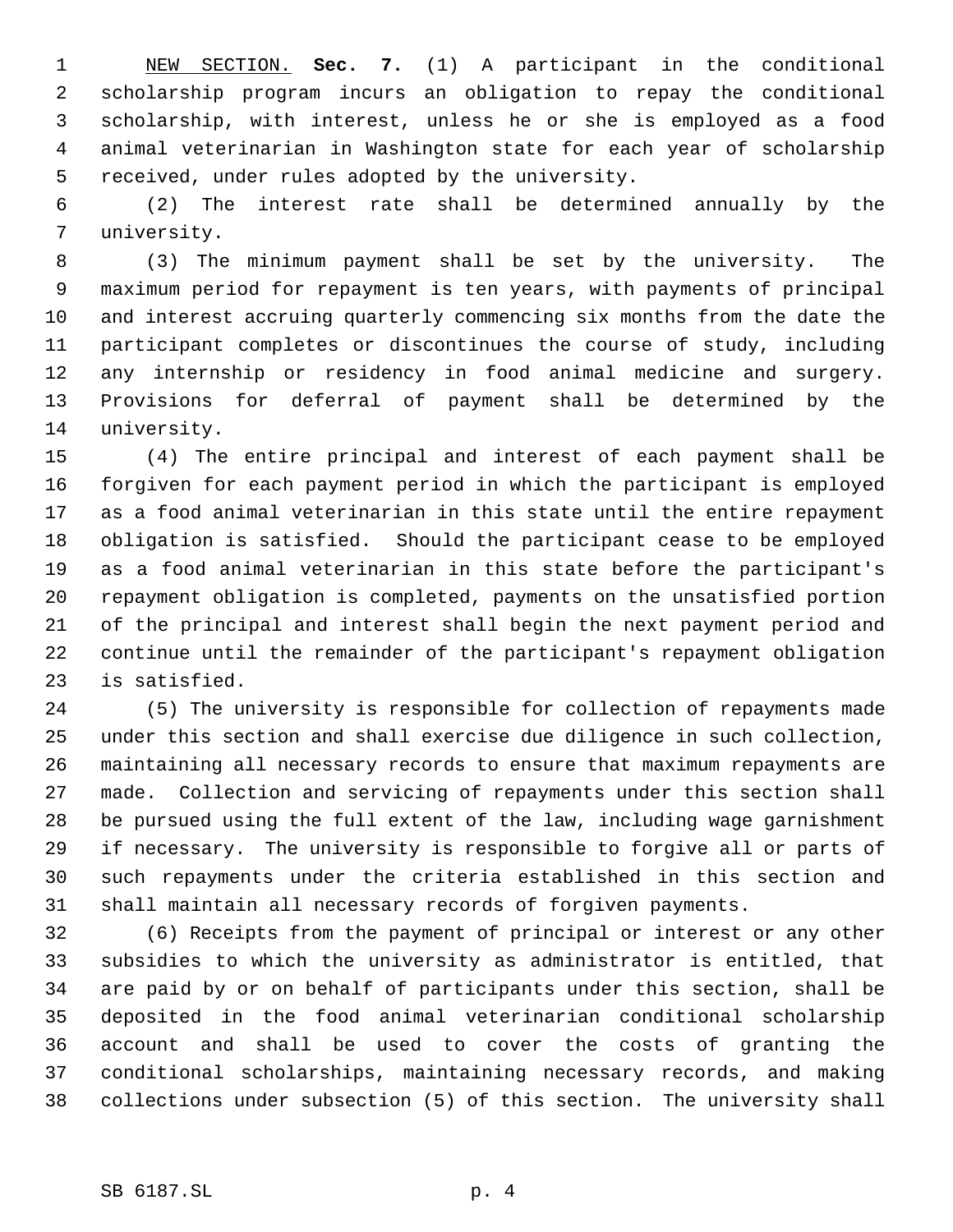maintain accurate records of these costs, and all receipts beyond those necessary to pay such costs shall be used to grant conditional scholarships to eligible students.

 (7) The university shall adopt rules to define the terms of repayment, including applicable interest rates, fees, and deferments.

 NEW SECTION. **Sec. 8.** (1) The food animal veterinarian conditional scholarship account is created in the custody of the state treasurer. No appropriation is required for expenditures of funds from the account. The account is not subject to allotment procedures under chapter 43.88 RCW except for moneys used for program administration.

 (2) The university shall deposit into the account all moneys received for the program. The account shall be self-sustaining and consist of funds appropriated by the legislature for the food animal veterinarian conditional scholarship program, private contributions to the program, and receipts from participant repayments.

 (3) Expenditures from the account may be used solely for conditional scholarships to participants in the program established by this chapter and costs associated with program administration by the university.

 (4) Disbursements from the account may be made only on the authorization of the university.

 **Sec. 9.** RCW 43.79A.040 and 2007 c 523 s 5, 2007 c 357 s 21, and 2007 c 214 s 14 are each reenacted and amended to read as follows:

 (1) Money in the treasurer's trust fund may be deposited, invested, and reinvested by the state treasurer in accordance with RCW 43.84.080 in the same manner and to the same extent as if the money were in the state treasury.

 (2) All income received from investment of the treasurer's trust fund shall be set aside in an account in the treasury trust fund to be known as the investment income account.

 (3) The investment income account may be utilized for the payment of purchased banking services on behalf of treasurer's trust funds including, but not limited to, depository, safekeeping, and disbursement functions for the state treasurer or affected state agencies. The investment income account is subject in all respects to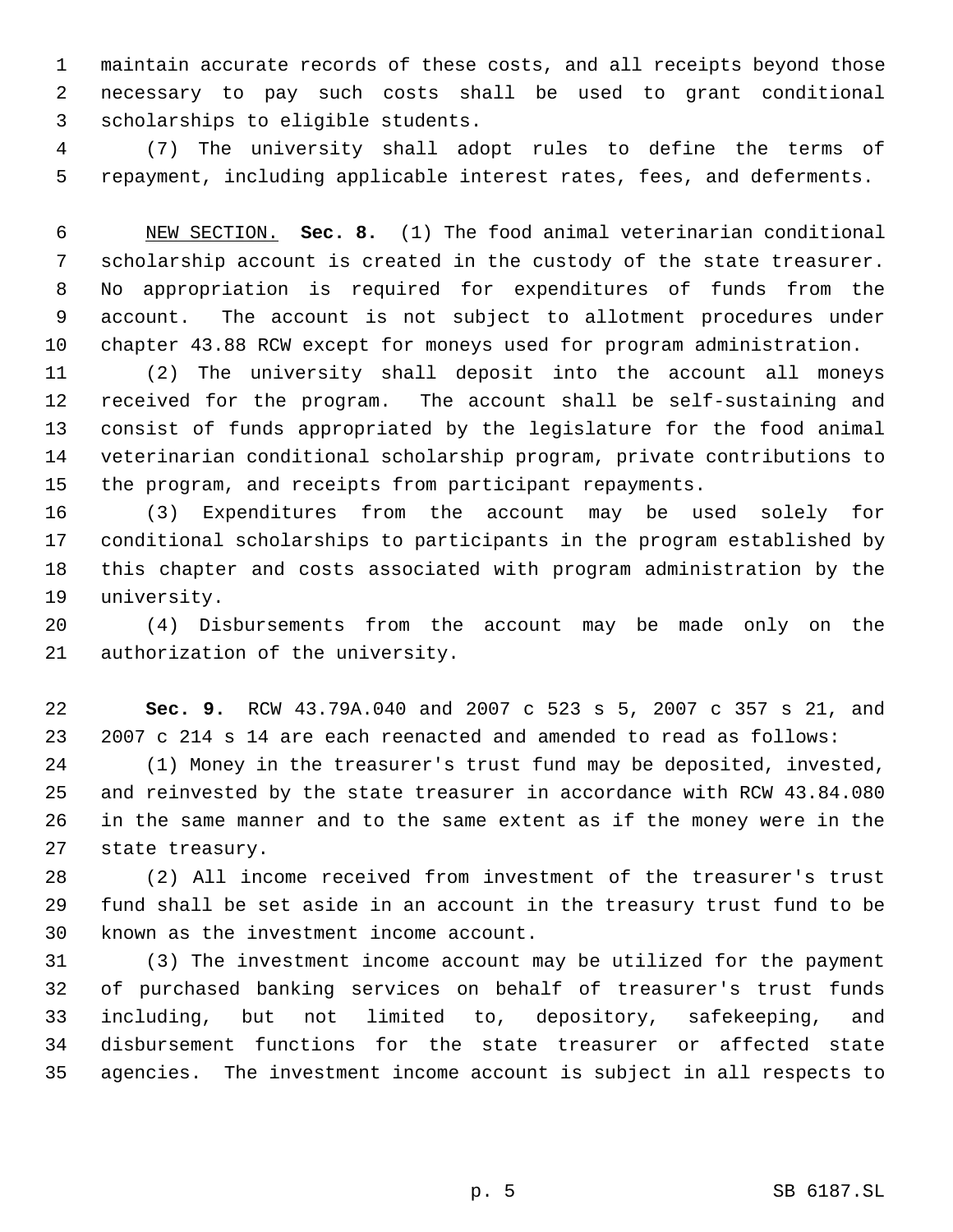chapter 43.88 RCW, but no appropriation is required for payments to financial institutions. Payments shall occur prior to distribution of earnings set forth in subsection (4) of this section.

 (4)(a) Monthly, the state treasurer shall distribute the earnings credited to the investment income account to the state general fund except under (b) and (c) of this subsection.

 (b) The following accounts and funds shall receive their proportionate share of earnings based upon each account's or fund's average daily balance for the period: The Washington promise scholarship account, the college savings program account, the Washington advanced college tuition payment program account, the agricultural local fund, the American Indian scholarship endowment fund, the foster care scholarship endowment fund, the foster care endowed scholarship trust fund, the students with dependents grant account, the basic health plan self-insurance reserve account, the contract harvesting revolving account, the Washington state combined fund drive account, the commemorative works account, the Washington international exchange scholarship endowment fund, the developmental disabilities endowment trust fund, the energy account, the fair fund, 20 the family leave insurance account, the food animal veterinarian conditional scholarship account, the fruit and vegetable inspection account, the future teachers conditional scholarship account, the game farm alternative account, the GET ready for math and science scholarship account, the grain inspection revolving fund, the juvenile accountability incentive account, the law enforcement officers' and fire fighters' plan 2 expense fund, the local tourism promotion account, the produce railcar pool account, the regional transportation investment district account, the rural rehabilitation account, the stadium and exhibition center account, the youth athletic facility account, the self-insurance revolving fund, the sulfur dioxide abatement account, the children's trust fund, the Washington horse racing commission Washington bred owners' bonus fund account, the Washington horse racing commission class C purse fund account, the individual development account program account, the Washington horse racing commission operating account (earnings from the Washington horse racing commission operating account must be credited to the Washington horse racing commission class C purse fund account), the life sciences discovery fund, the Washington state heritage center account, and the